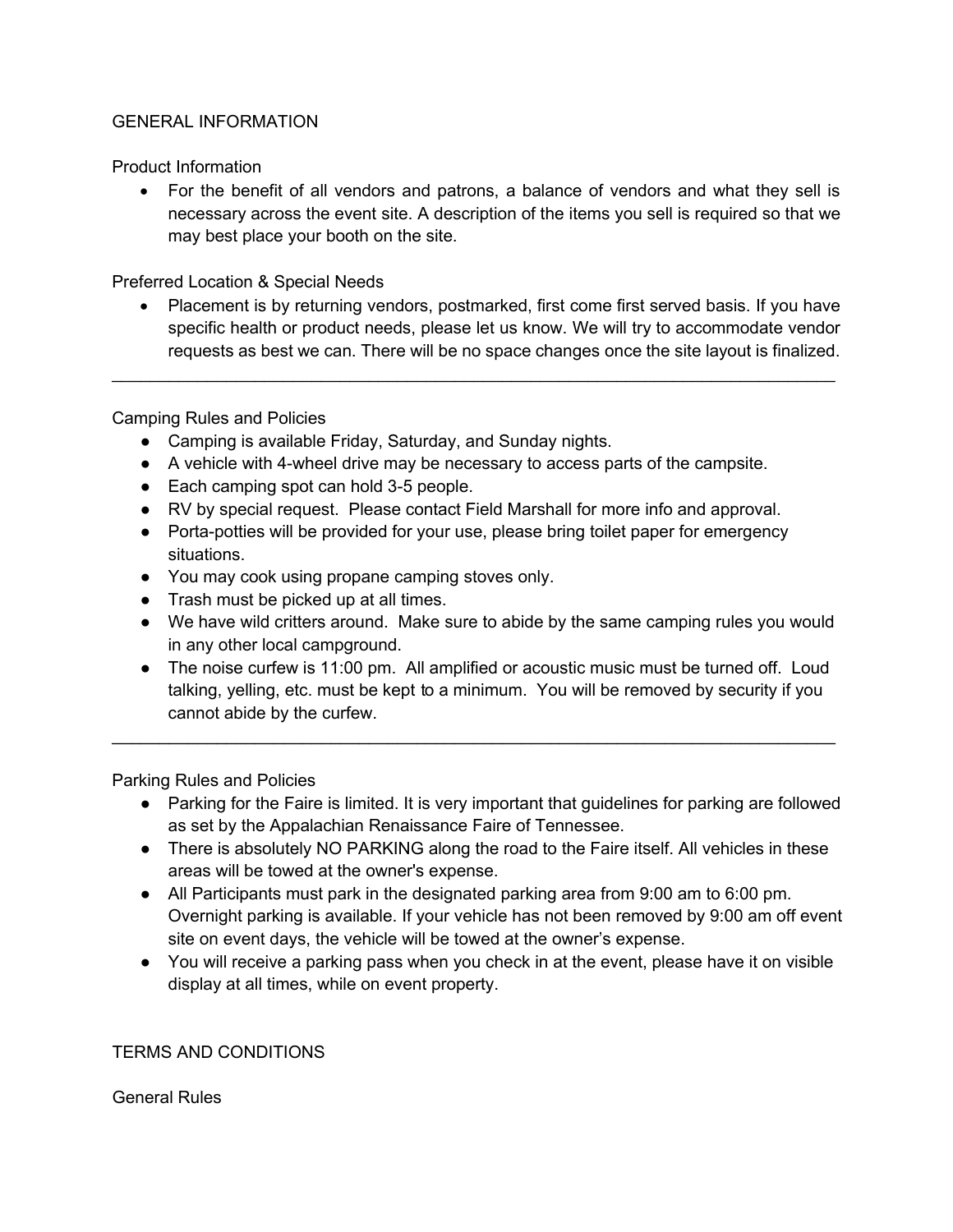- 1. All booths must maintain their own personal insurance for fire, property damage and personal liability, inventory, and equipment; ARFT assumes no responsibility. If booth does not have personal insurance, then a waiver and responsibility clause shall be signed. Copies of insurance must be sent with the application.
- 2. All booths must have a working fire extinguisher or sign a fire extinguisher waiver.
- 3. Food Vendors must have all appropriate Health Certificates. THERE IS LIMITED WATER AND ELECTRIC ON SITE, PLEASE BE PREPARED.
- 4. Individual Faire Passes are required at all times on-site and to gain admission to the Faire site.
- 5. Camping is permitted within the prepaid dry site camping area ONLY.
- 6. Vehicles will not be allowed to remain overnight on the Faire site except in designated parking areas. Cars left on site are subject to towing at the owner's expense.
- 7. Parking is allowed only in designated parking areas.
- 8. All weapons are to be secured and peace tied at all times. Anyone brandishing a weapon, including bull whips, will be subject to immediate expulsion from the Appalachian Renaissance Faire of Tennessee event.
- 9. Minors under 21 years of age are prohibited from consuming, handling, or purchasing alcoholic beverages.
- 10. Under no circumstances are controlled substances allowed on Faire site. Anyone with these substances in their possession on Faire site is subject to immediate expulsion and/or arrest.
- 11. Smoking of any illegal substance is prohibited.
- 12. Drunk or unruly behavior will result in immediate expulsion from the Faire site NO EXCEPTIONS.
- 13. Quiet time is 11:00 pm. Noisy parties are not allowed. We appreciate your help and consideration of others.
- 14. Animals must be vaccinated and well behaved. Absolutely no animals may be left loose or outside of a vehicle unattended. If an animal has been left unattended or chained up, Animal Control will be called. All animals must be pre-approved. You MUST clean up after your animals, if not there will be a \$200 pet clean up fee.
- 15. Basic security will be provided during the event, but the Appalachian Renaissance Faire of Tennessee and its officers or agents are not responsible for any lost or stolen items.
- 16. Please keep your area neat and cleaned or you will be charged a cleaning fee.
- 17. Participants consent to the use of their names, pictures, images, recorded voice or music, and those of employees and agents by the Faire, its assignments and licenses in connection with Faire events and without inspection for such purposes as commercial or promotional usages.
- 18. Appalachian Renaissance Faire of Tennessee shall not be held liable for any losses or damage caused by power or equipment failure or acts of nature.
- 19. If for reasons beyond ARFT control, the event must be canceled or the date is changed, ARFT is not liable for any costs.
- 20. All facilities, materials, supplies, and equipment used by the participants that belong to the Appalachian Renaissance Faire of Tennessee or its agents, must be left in a clean, safe, orderly condition upon completion of the event. Failure to do so will result in a maintenance fee of \$50.00 per hour. Participants will be required to reimburse the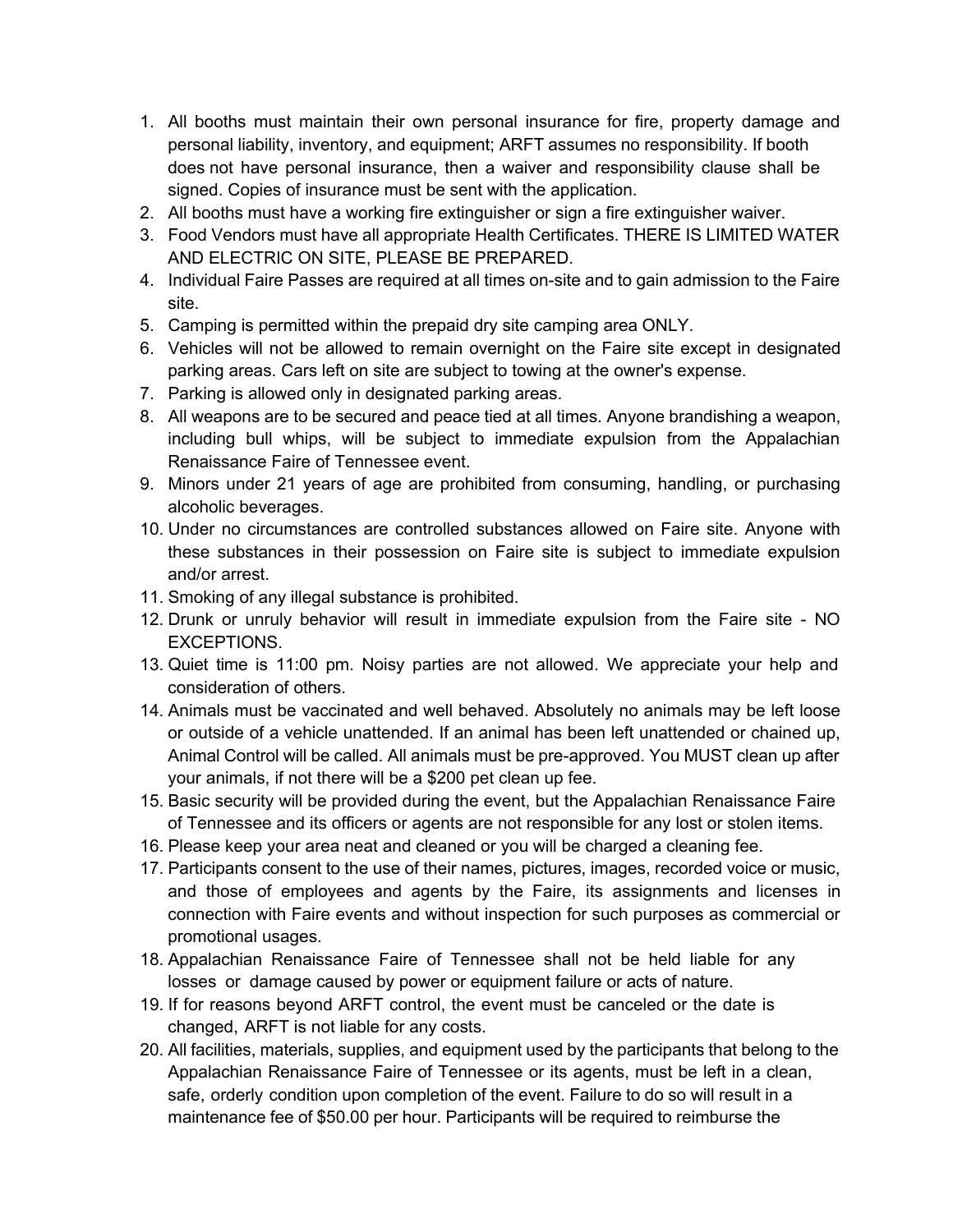operators for any and all repairs/damages to any facility which occur during the event which are caused by the direct action of any booth operator/owner and/or their agents. The participants are to notify the Appalachian Renaissance Faire, Inc. if there is a problem with the facility or equipment prior to use.

- 21. The booth operators/owners agree to comply with all State, County, and Local ordinances and/or regulations.
- 22. Use of the Appalachian Renaissance Faire of Tennessee logo. Participant understands and agrees that the Event "Names" and logos thereof are the service marks and trademarks of ARFT, and such marks may not be used without express written authorization of ARFT.
- 23. Causes for Expulsion: Appalachian Renaissance Faire of Tennessee. management and security have final say in these matters. If expelled, the booth must be closed immediately and removed after the Faire has closed.
	- a. Anyone who is obviously drunk or under the influence of drugs.
	- b. Anyone handling or brandishing a weapon in a manner deemed dangerous by the Appalachian Renaissance Faire of Tennessee. management or security,
	- c. Anyone criticizing or deprecating patrons. This includes criticism of costuming.
	- d. Anyone selling, distributing, or wearing illegal goods or drug related items or items that imply drug use. \*THIS IS A ZERO TOLERANCE POLICY\*
	- e. According to the weapon laws, any vendor selling weapons to minors.
	- f. Anyone stealing.
	- g. Anyone caught entering or leaving a booth or campsite after hours without permission.
	- h. Anyone behaving improperly with a minor. Minors are not allowed in booth back areas, guild or entertainment encampments unless accompanied by a designated guardian.
	- i. Anyone arguing with management or security.
	- j. Anyone distributing passes or discounted tickets to anyone not on their designated employee list.
	- k. Anyone breaking the above listed rules.
- 24. NOTE: Adults responsible for minors will be expelled with any minor in violation of the rules.

Booth & Display Criteria

1. Participants agree that once booth space is assigned by the Appalachian Renaissance Faire of Tennessee Site Coordinator or Field Marshall, no changes will be permitted.

Booth Exterior and Interior:

1. Please cover all modern materials with period appropriate ones. This is a period-inspired event, and all booths should look the part. \*Not required for non-period events outside the main Faire event.

Displays and Signage: